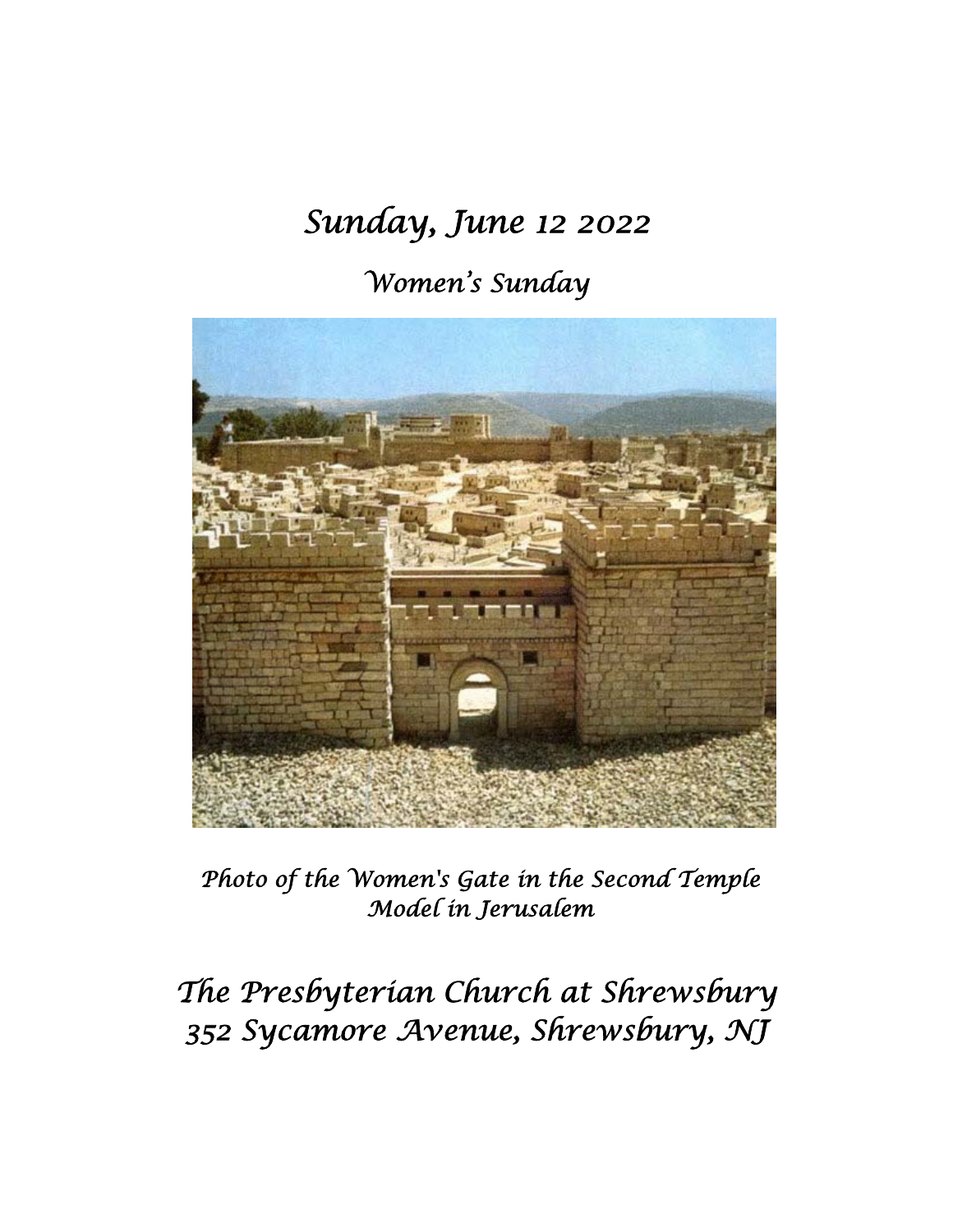## *June 12, 2022*

*Our PCAS Vision: "To be a Light by Living, Loving, Learning, and Sharing the Gospel of Jesus Christ."* 

> *Order of Worship (\*Please rise in body and/or spirit* )

Welcome and Announcements

Minute For Mission: PW Birthday Offering Marilyn Broege

Prelude Prelude on *God of the Women* arr. Charles Callahan

Candle Lighting

\*Call to Worship

| Leader: | Lift up your heads, O gates!                                                         |  |
|---------|--------------------------------------------------------------------------------------|--|
| People: | and be lifted up, O ancient doors,                                                   |  |
|         | that the King of glory may come in!                                                  |  |
| Leader: | Who is this King of glory?                                                           |  |
| People: | The Lord of hosts is the King of glory.                                              |  |
| Leader: | Throw open your doors and windows.                                                   |  |
|         | Cross the thresholds before us.                                                      |  |
| Men:    | From old to new.                                                                     |  |
|         | Women: From death to life.                                                           |  |
| Men:    | From now to eternity.                                                                |  |
| Leader: | Let us come into God's presence with joy!                                            |  |
| People: | Let us come into God's presence with praise and<br>thanksgiving! Let us worship God! |  |

 Opening Gates to: Growth Healing Exploration Hope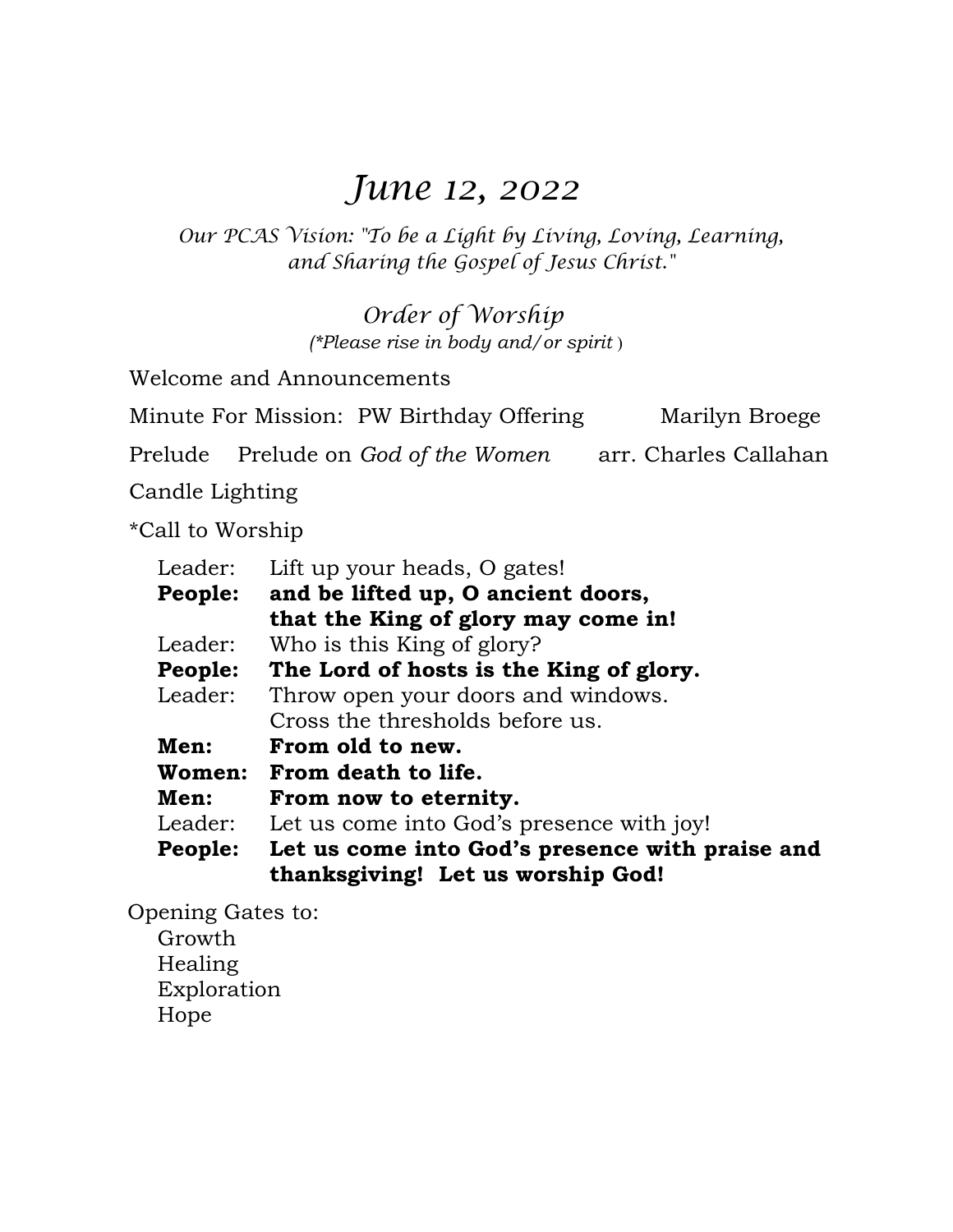## \*Hymn

## God of the Women

Carolyn Winfrey Gillette, 1998

Slane ancient Irish ballad

| 1. God of<br>the               | wo - men who<br>ans - wered your<br>call,                                                 |          |
|--------------------------------|-------------------------------------------------------------------------------------------|----------|
| 2. God of<br>the               | wo - men who walked Je - sus' Way,                                                        |          |
| 3. God of<br>the               | wo - men long<br>put<br>to the<br>test,                                                   |          |
| 4. God of<br>the               | wo - men who<br>the<br>from<br>ran<br>tomb,                                               |          |
| 5. O God of                    | Phoe - be and<br>mi - ni - sters<br>all,                                                  |          |
|                                |                                                                                           |          |
|                                |                                                                                           |          |
|                                | $\overline{\phantom{a}}$                                                                  |          |
|                                |                                                                                           | all.     |
|                                | Trust - ing your pro - mi - ses,<br>their<br>$giv -$<br>ing                               |          |
|                                | Giv - ing their re - sour - ces, learn -<br>ing<br>to                                     | pray,    |
| Left                           | out of sto - ries,<br>$for - got - ten,$<br>op - pressed,                                 |          |
| Prayed with the oth - ers      | that<br>in<br>up - per                                                                    | room,    |
| May we be joy - ful            | an - swering your<br>in                                                                   | call.    |
|                                |                                                                                           |          |
|                                |                                                                                           |          |
|                                |                                                                                           |          |
|                                | $\left  \begin{array}{c} \bullet \\ \bullet \end{array} \right $                          |          |
| like                           | and                                                                                       |          |
| Wo - men                       | Ruth-<br>Sa - rah and<br>Han - nah<br>and                                                 |          |
| Jo<br>$Ma - ry$                | - an - na, Su - san - nah,                                                                | $more-$  |
|                                | Qui - et - ly ask - ing: "Who smiled at<br>my                                             | birth?"- |
| Then<br>felt                   | your Spi - rit on Pen - te - cost<br>$Day-$                                               |          |
| Give<br>us                     | the strength of your Spi - rit<br>near<br>SO.                                             |          |
|                                |                                                                                           |          |
|                                |                                                                                           |          |
|                                |                                                                                           |          |
| Give us<br>their               | your truth.<br>live<br>in<br>cour - age<br>to                                             |          |
| May we give                    | did<br>be - fore.<br>$free - ly$<br>they<br>as                                            |          |
| In Je - sus'                   | show us<br>our worth.<br>dy - ing you                                                     |          |
| May we<br>so<br>That we<br>may | claim you to - day.<br>glad - ly<br>pro<br>here.<br>mi - ni - stry<br>share<br>in<br>your |          |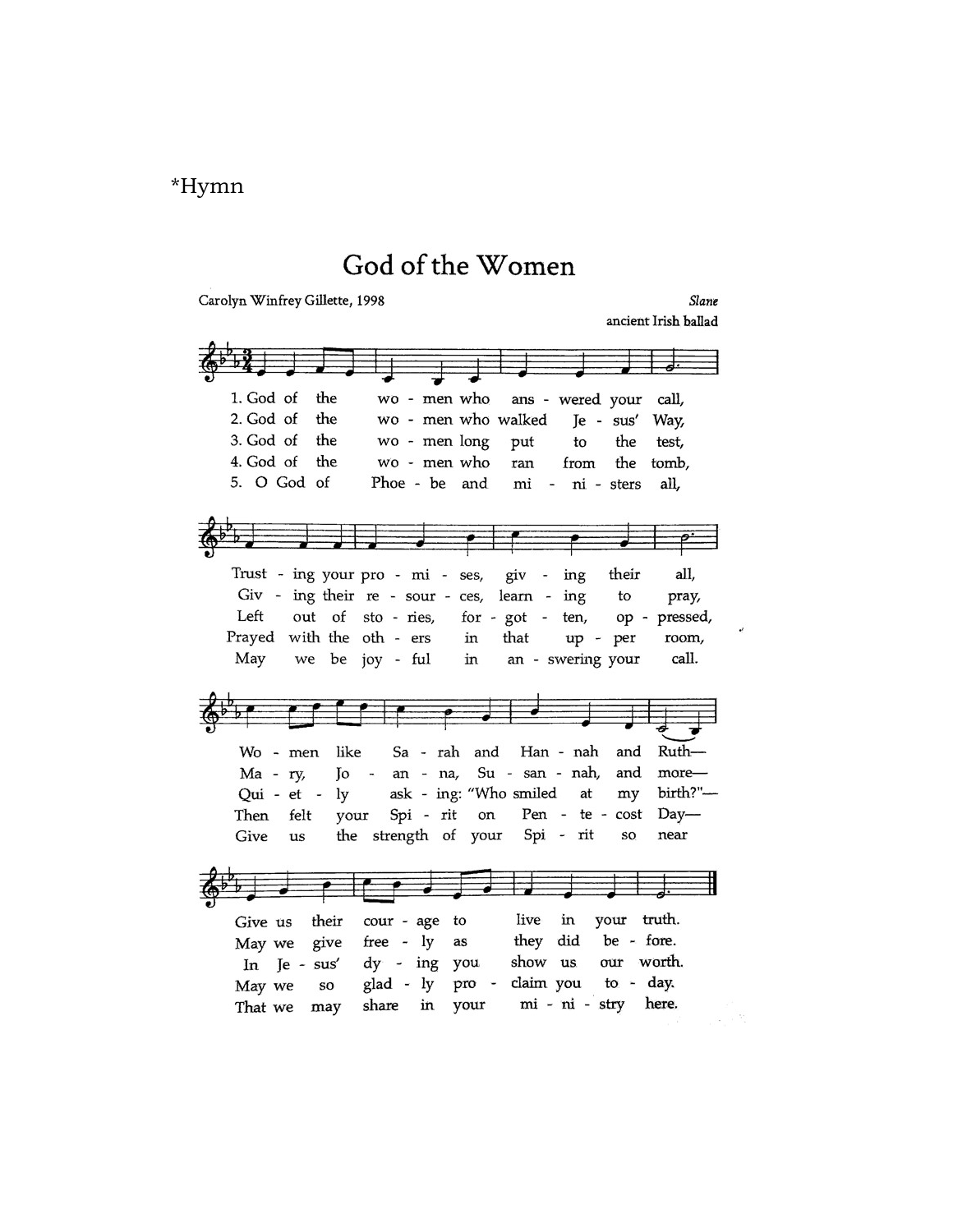Call to Confession

Prayer of Confession **(unison)** 

**Holy God, Father, Son, and Holy Spirit; Mother, Lover, and Friend, one God in three persons, mutual and whole, we confess our relationships are not that way. We have given too little or accepted too much. Our sin drives us away from one another and away from new life in you. Forgive us and restore us. Grant us courage to move forward, while drawing us close, that we may know life in all its fullness: growing in faith, working toward restoration and healing. Amen.** 

Moment of Silent Reflection

Assurance of Pardon

- Leader: God's love is poured out through the Holy Spirit. This is love from God's own heart, love that cleanses and renews. This is good news:
- **People: In Jesus Christ we are forgiven! Alleluia! Amen!**

Prayer for Illumination

Proclamation

 Growth Healing Exploration Hope

Sharing of Joys and Concerns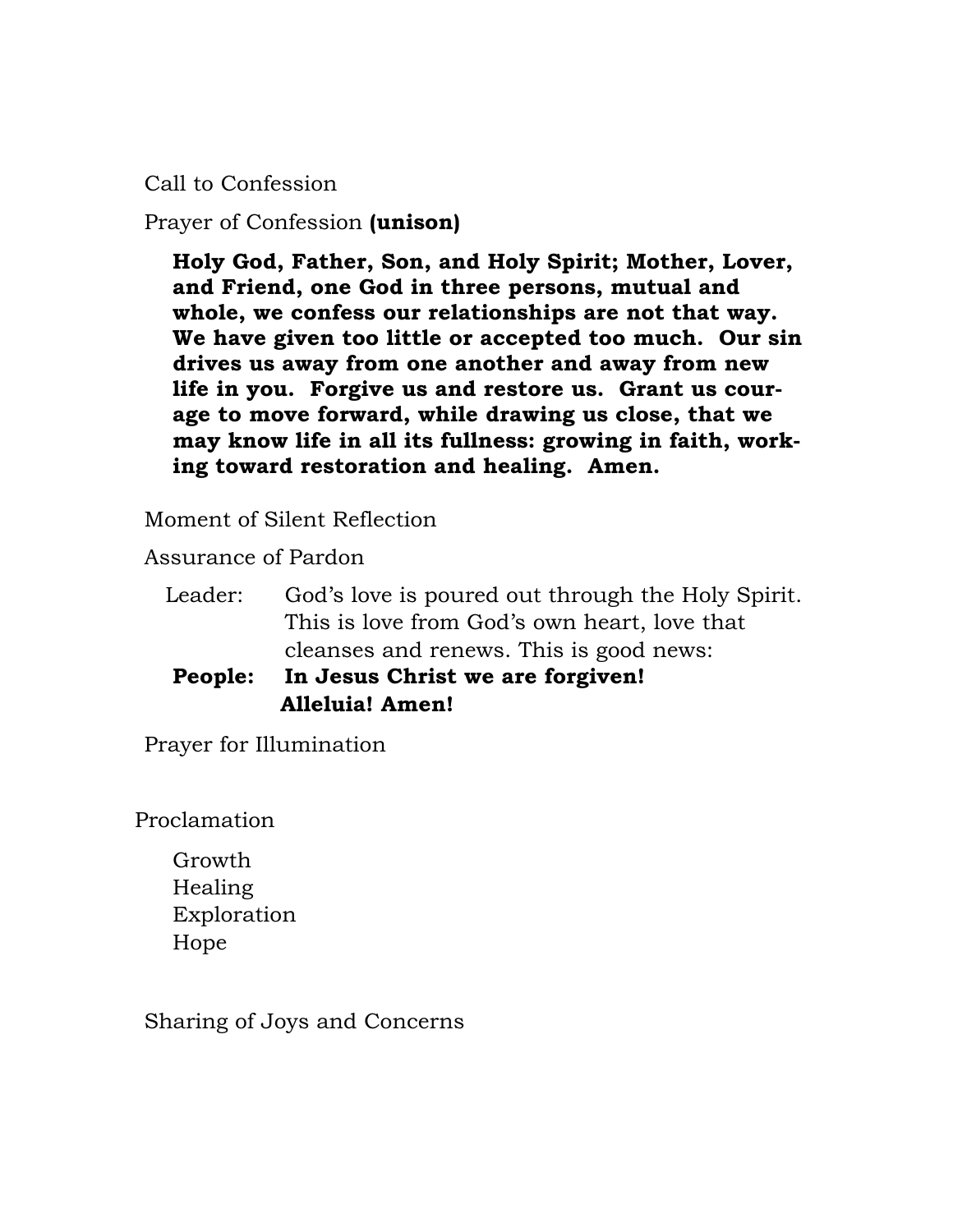Prayers of the Church & The Lord's Prayer

\*Passing of the Peace

Second Scripture Lesson Ruth 1:15-18

This is the Word of the Lord. **Thanks Be to God!** 

Sermon "At the Threshold" The Rev Molly Ramsey

Offering

 Offertory Ask, and it Shall Be Given Unto You arr Douglas E Wagner

(*Ask, and it shall be given unto you; seek, and you shall find; knock, and the door shall be opened unto you. Allelu, Alleluia!* based on Matthew 7:7)

\*Doxology

\*Prayer of Dedication

\*Hymn #324 For All the Faithful Women

For all the faithful women who served in days of old, to you shall thanks be given; to all, their story told.

They served with strength and gladness in tasks your wisdom gave.

To you their lives bore witness, proclaimed your power to save.

We praise your name for Miriam, who sang triumphantly while Pharaoh's vaunted army lay drowned beneath the sea; for Ruth, who left her homeland and ventured forth in faith, who pledged to serve and worship Naomi's God till death.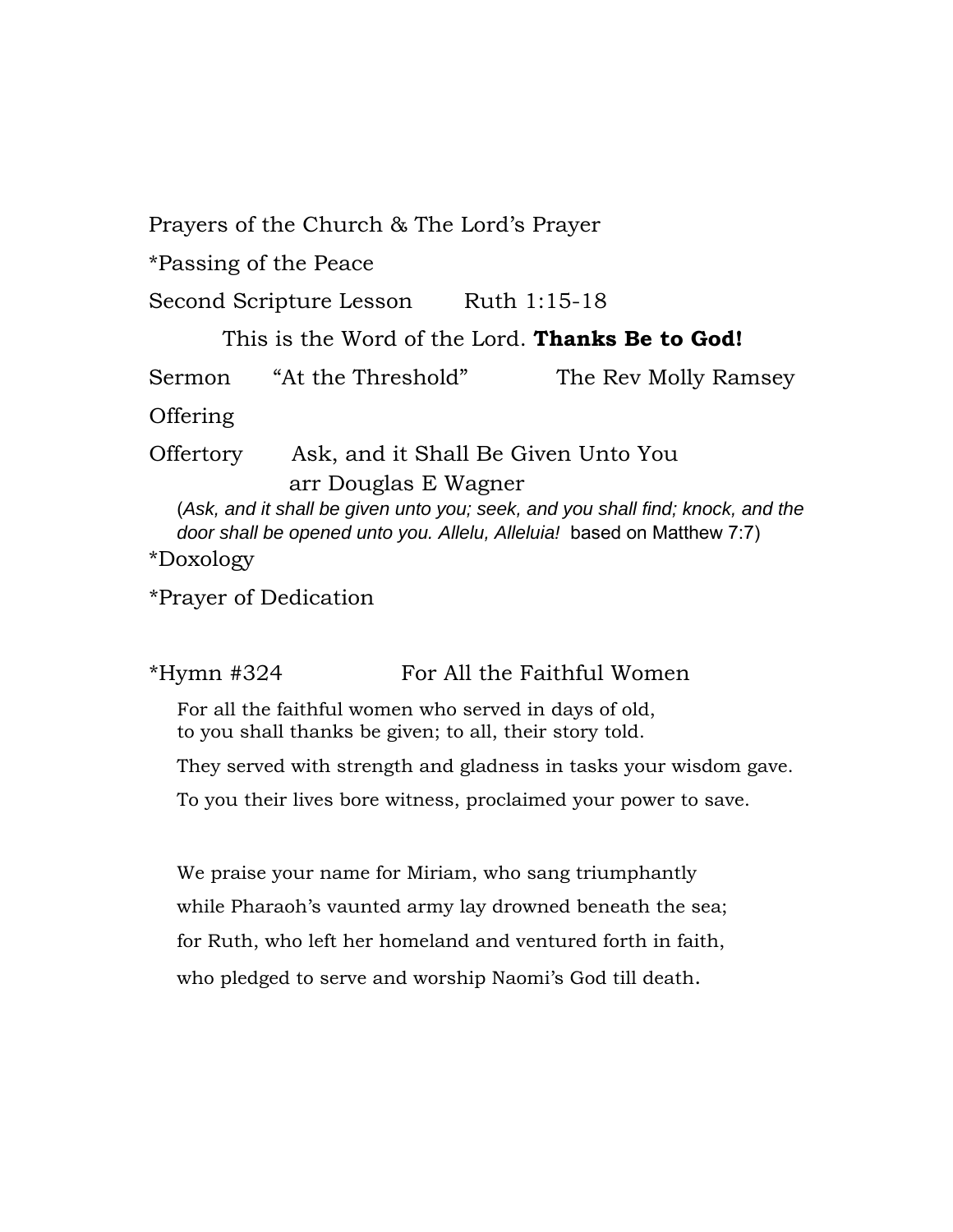We sing of busy Martha, who toiled with pot and pan while Mary sat in silence to hear the word again. We praise the other Mary, who hastened to the tomb and found her Lord arisen, dispelling doubt and gloom.

 Lord, hear our praise of Dorcas, who served the sick and poor. Her hands were cups of kindness, her heart an open door. O God, for saints and servants, our fervent prayer we raise, that, faithful in your service, our lives may sing your praise

### \*Benediction

| Postlude | For All the Faithful Women | arr. John Helgen |
|----------|----------------------------|------------------|
|----------|----------------------------|------------------|

Rev. Molly Ramsey serves as the Pastor and Head of Staff at Point Pleasant Presbyterian Church in Point Pleasant Beach, NJ where she resides with her quirky, energetic, and beloved 9-year old rescue dog, Addie. Originally from Missouri, she is a midwesterner at heart and a New Jersian by call! She received her M.Div. from Princeton Theological Seminary in May 2021.

Molly loves joining with God's people for worship and believes we are called to practice a theology of presence - that we are called to be present with one another, in a myriad of ways, just as Christ is present with us. She loves to spend time with her friends, she is an avid reader, and rarely passes up the opportunity to be outside in nature, marveling at creation. She loves swimming, seafood, an exceptional cup of coffee, and a really good road trip (planned or spontaneous).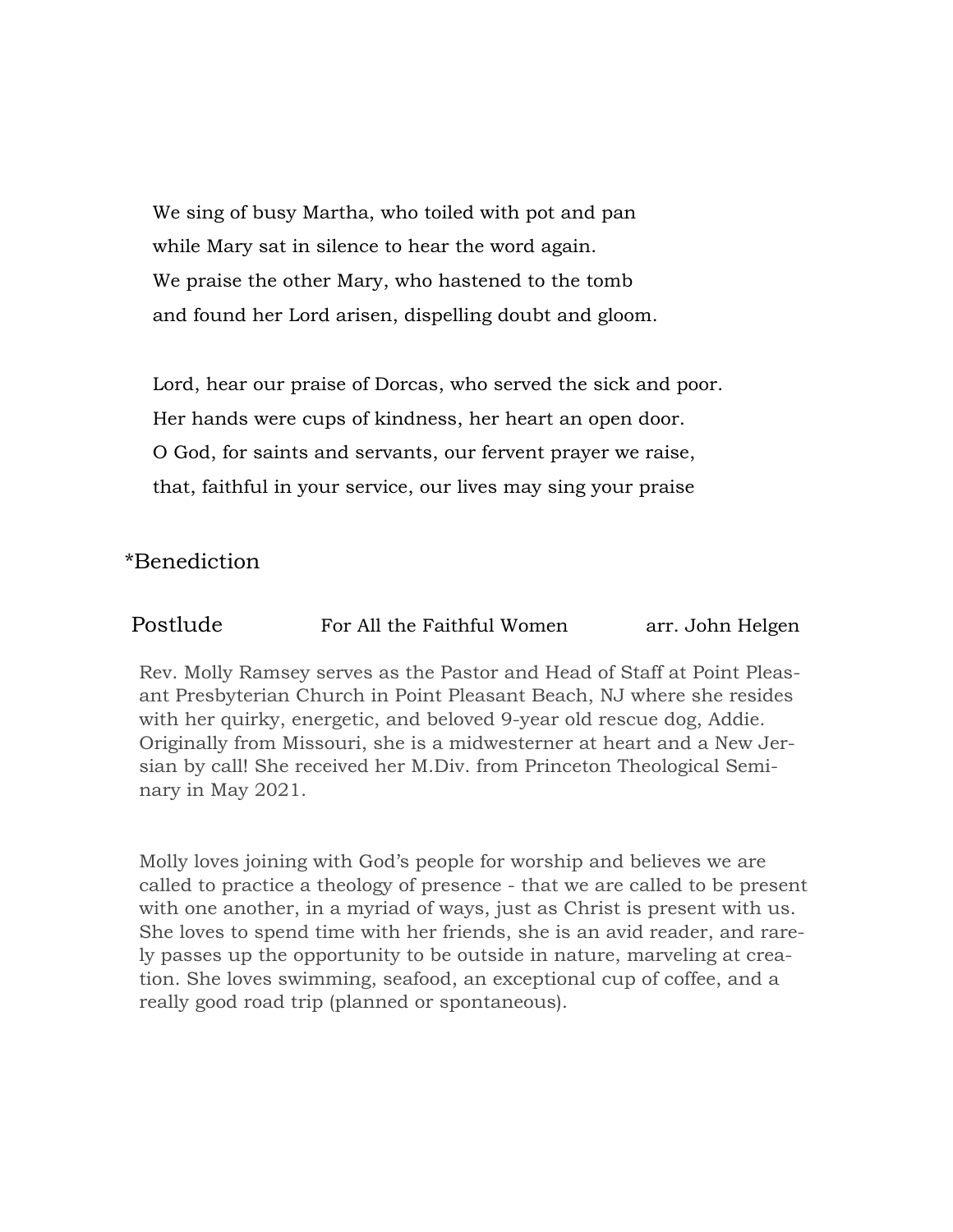### **Worship Leaders**

| Sue Starke                |  |
|---------------------------|--|
| Marilyn Broege            |  |
| Debi Coccaro              |  |
| Sandy Curtis              |  |
| Michele Mackay            |  |
| Carol Streeper            |  |
| Diane Suarez              |  |
| Linda Zucaro              |  |
| Team C                    |  |
| Jim Wright                |  |
| Kathleen Healy-Wedsworth  |  |
| Chris Kustka              |  |
| Nancy Vodhanel            |  |
| Kathleen Healy-Wedsworth  |  |
| Stewardship               |  |
| Kathleen Healy-Wedsworth, |  |
| Rev. Molly Ramsey         |  |
| Bonnie Tortora            |  |
| Rich Vodhanel             |  |
|                           |  |

### **Church Staff**

Pastor: Director of Music Ministries: Sexton: Office Administrator

Rev. Katja Gruening Marcello Velame Douglas Silk Diane Suarez